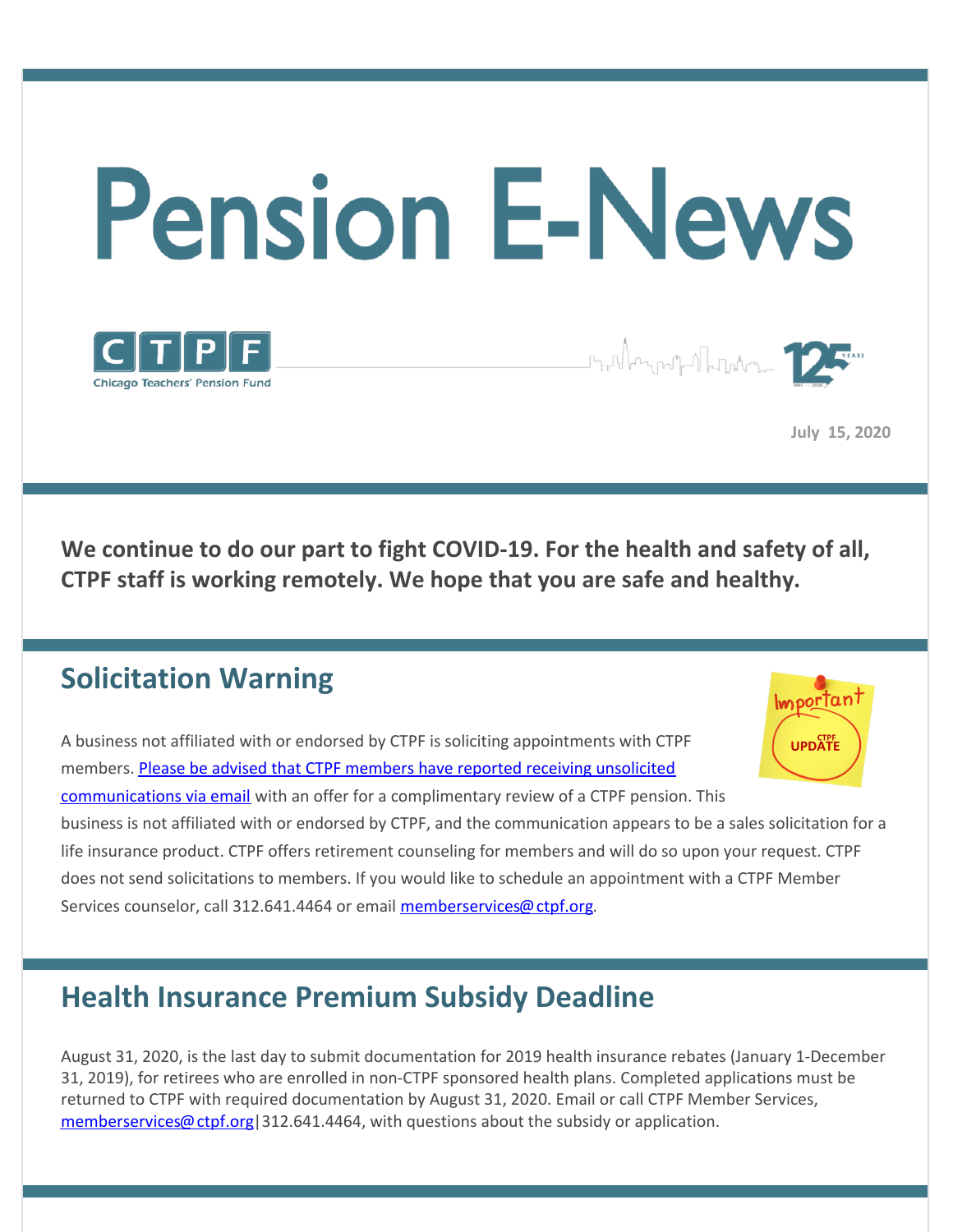## **CTPF COVID-19 Information & Resources**

CTPF has created our COVID-19 Response website[ctpf.org/covid-19](http://ctpf.org/covid-19). This website link provides you with CTPF up-

to-date information on the Fund's operations during the pandemic.

| <b>Call or Email Member Services</b><br>Member Services staff is answering questions and providing phone and video<br>counseling. Call 312.641.4464 or email memberservices@ctpf.org for assistance.<br>All calls will be forwarded to voicemail. Leave a message clearly stating your<br>name, phone number, and the nature of your inquiry. Your call will be returned as<br>soon as possible.                                                                                |
|---------------------------------------------------------------------------------------------------------------------------------------------------------------------------------------------------------------------------------------------------------------------------------------------------------------------------------------------------------------------------------------------------------------------------------------------------------------------------------|
| <b>Submit Documents Electronically</b><br>During the stay-at-home order, CTPF staff does not have immediate access to<br>incoming mail, and U.S. mail processing is delayed. The best way to send benefit<br>applications and documents to CTPF is by fax 312.641.7185 or email an<br>attachment (.pdf or .jpg) to imaging@ctpf.org.                                                                                                                                            |
| <b>Help with Scanning</b><br>Need to scan a document to email to CTPF but you don't have a scanner? A<br>printer or smartphone scanning app or smartphone camera can help you get the<br>job done. Click here for more information on scanning.                                                                                                                                                                                                                                 |
| <b>Remote Notary Available</b><br>While CTPF accepts many documents via email or fax, the requirement for a<br>notary to witness signatures remains in place for certain documents. CTPF now<br>offers remote notarization for CTPF documents. Members who would like to use<br>remote notary services should call or email Member Services at 312-641-4464 or<br>memberservices@ctpf.org, and request a zoom video conference for<br>notarization. Find more information here. |
| <b>CTPF Health Plan Information</b><br>CTPF offers six health insurance plans for retirees. All plans now offer coverage<br>for COVID-19 diagnosis and treatment, and some have added additional<br>telehealth and mental health benefits. Find more information here, call the<br>number on the back of your health insurance card, or visit your carrier's website<br>for specific benefit information.                                                                       |



All current meeting dates, office information, and upcoming event information can be found on the CTPF